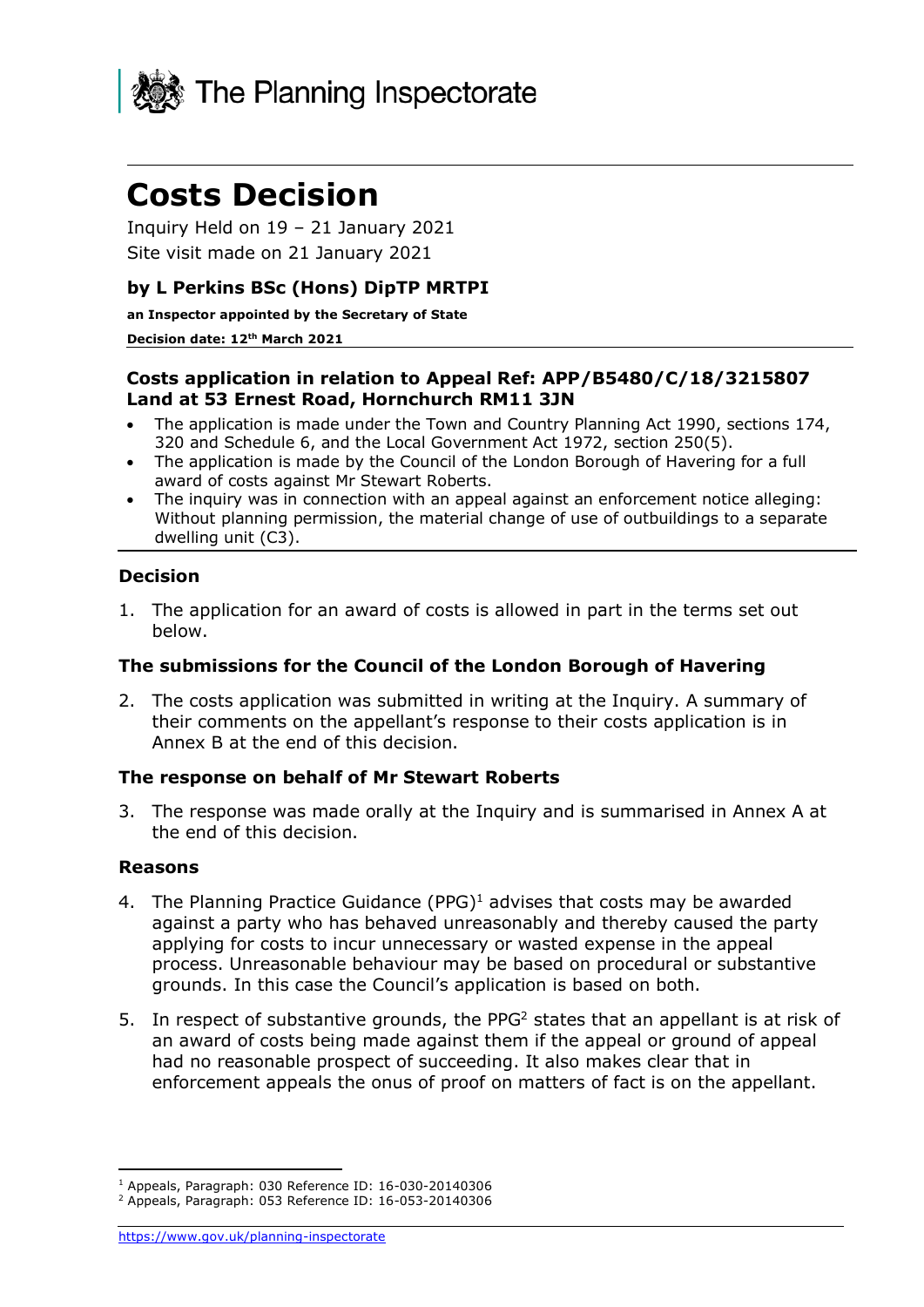- 6. The PPG*<sup>3</sup>* lists examples of unreasonable behaviour which may result in an award of costs on procedural grounds. The list is not exhaustive. It includes resistance to or delay in providing information; providing information that is shown to be manifestly inaccurate or untrue; and deliberately concealing relevant evidence at planning application stage or at a subsequent appeal.
- 7. It is clear that the Council has been requesting information to support the appellant's assertion that the outbuildings have been used as a separate dwelling for 4 or more years, since at least 22 March 2018, long before the notice was issued. This is the date of email correspondence from the enforcement officer to the appellant, provided with the Council's statement of evidence. It is also clear, from the appellant's proof of evidence, where he describes his conversation with the Council's enforcement officer, that he knew tenancy agreements by themselves would not be enough to satisfy the Council.
- 8. In terms of evidence, expectations of the Council have been set out since before the appeal was lodged (in the enforcement correspondence noted above, its lawful development certificate report dated 12 October 2018 and its enforcement report dated 19 October 2018); as well as after the appeal was lodged (in the Council's Statement of Evidence of June 2020, its proof of evidence of December 2020 and its rebuttal proof of 11 January 2021).
- 9. So the Council has repeatedly pointed out that additional evidence, for example bank statements, should be provided to support the appellant's case. Yet such additional evidence has not been provided at any stage, despite both of the appellant's witnesses saying, for example, that rent was paid by BACS $4$  (Mr Roberts) or standing order (Miss Crowe), meaning bank records would certainly exist.
- 10. After the exchange of evidence on 22 December 2020, the Council prepared a rebuttal proof containing a detailed critique of the evidence the appellant had submitted and would rely on at the Inquiry. The specific shortcomings of the evidence provided by the appellant were made clear by the Council in this rebuttal proof, which was sent by email to the appellant on 12 January 2021. I have found this rebuttal proof compelling. I agree with the Council that the identified shortcomings in the appellant's case were such that the appellant should have known that their appeal would have no prospect of success.
- 11. Under cross-examination, repeated references were made by the appellant's witnesses to other evidence said to exist, including tax returns, photographs, receipts and other documents. But, despite being professionally represented, none of these have been submitted and the appellant was therefore told they could not be taken into account. In my judgement, this is akin to a resistance to or delay in providing information or deliberately concealing relevant evidence at appeal, ie unreasonable behaviour by the appellant, as set out in the PPG.
- 12. I have no reason not to believe that if the evidence withheld would have supported the appellant's case, then it would have been forthcoming. This strongly indicates information which was provided was likely to be inaccurate. As set out in the PPG, this is unreasonable behaviour.

 $3$  Appeals, Paragraph: 052 Reference ID: 16-052-20140306

<sup>&</sup>lt;sup>4</sup> Bankers Automated Clearing Services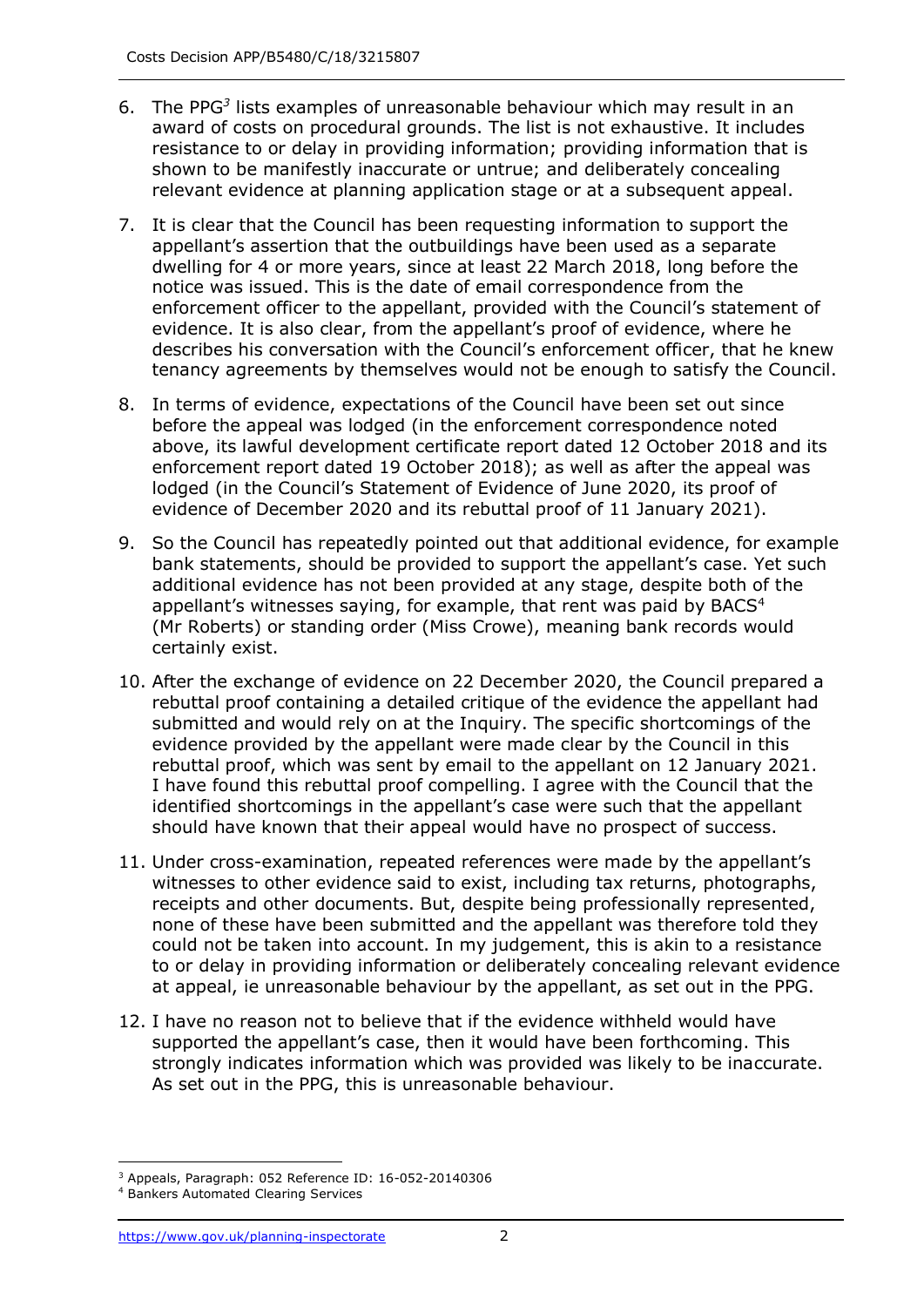- 13. The appellant has been represented variously by a solicitor, planning consultant and barrister. So in my judgement, it is inconceivable that he has not been professionally advised on the prospects of success for the appeal in light of the Council's case and the evidence provided, including the National Anti-Fraud Network data submitted by the Council in its rebuttal proof prior to the Inquiry. But yet the appellant still proceeded with the Inquiry, based on the evidence he had submitted.
- 14. Considering all of the above points, it is my view that based on the evidence provided, the appeal had no reasonable prospect of succeeding and that this was clear from the point when the appellant received the Council's rebuttal proof. From the critique contained in the Council's rebuttal proof, the appellant should have been alive to the fact that the evidence they had provided was not sufficient.
- 15. In addition to the above, both witnesses for the appellant appeared at the Inquiry without copies of appeal documents. I do not accept this was a consequence of my Pre-Inquiry Note as such notes are entirely discretionary. Whilst I can appreciate the virtual format of the Inquiry may explain what occurred to some extent, the problem was obvious on day 1 of the Inquiry and yet the same issue occurred on day 2. This wasted hours of Inquiry time and indicates a lack of preparation on the part of the appellant. Given the appellant has been professionally advised, this was unreasonable behaviour. Even if I am wrong in this regard, it makes no difference as in my view a partial award of costs is due for the other reasons set out above, covering this period, in any event.
- 16. I therefore find that unreasonable behaviour resulting in unnecessary or wasted expense, as described in the PPG, has been demonstrated and that a partial award of costs is justified.

# **Costs Order**

- 17. In exercise of the powers under section 250(5) of the Local Government Act 1972 and Schedule 6 of the Town and Country Planning Act 1990 as amended, and all other enabling powers in that behalf, IT IS HEREBY ORDERED that Mr Stewart Roberts shall pay to the Council of the London Borough of Havering, the costs of the appeal proceedings described in the heading of this decision, limited to those costs incurred after the appellant received the Council's rebuttal proof; such costs to be assessed in the Senior Courts Costs Office if not agreed.
- 18. The applicant is now invited to submit to Mr Stewart Roberts, to whose agents a copy of this decision has been sent, details of those costs with a view to reaching agreement as to the amount.

*L Perkins* 

**INSPECTOR**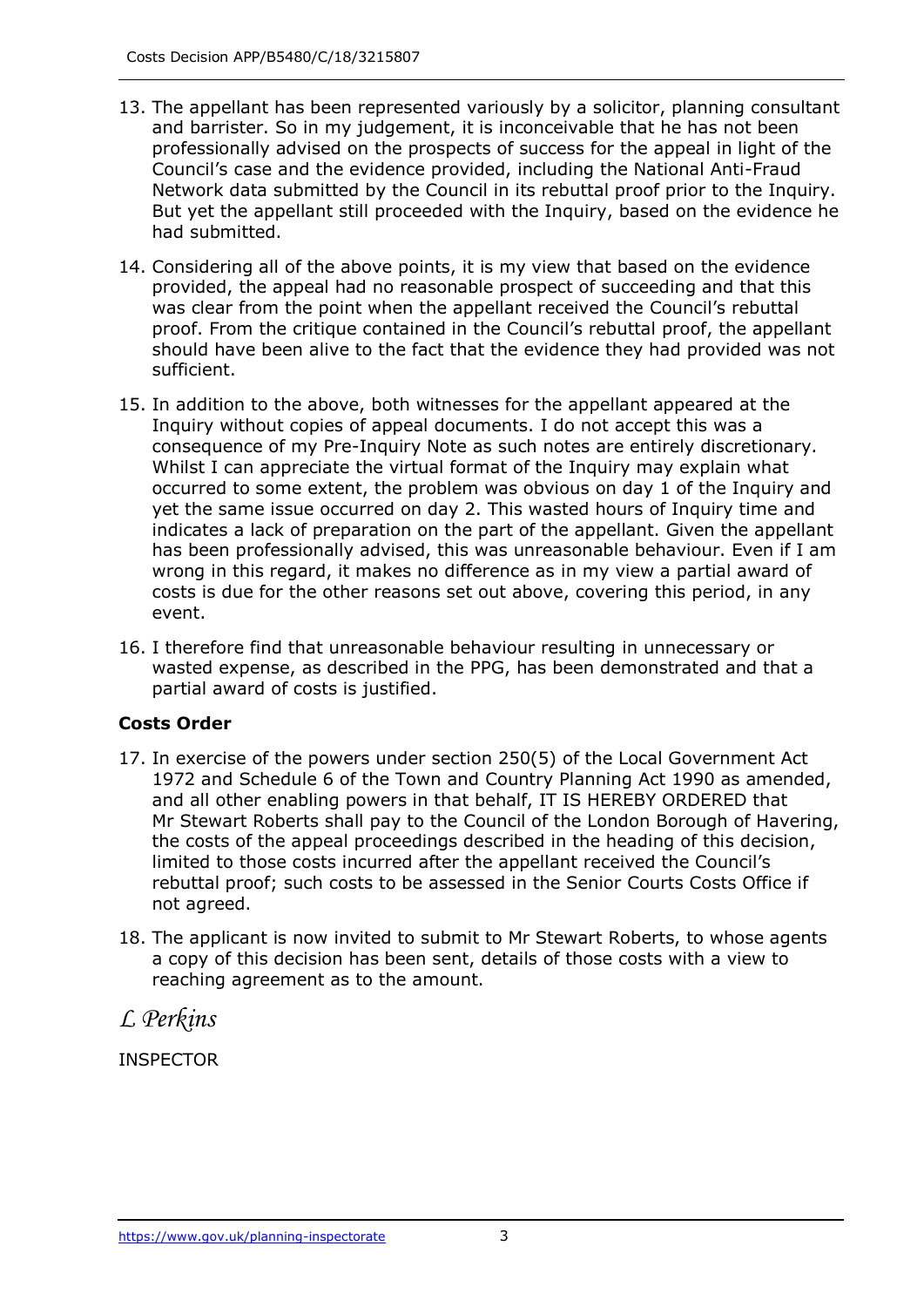# **Annex A: The response on behalf of Mr Stewart Roberts**

 The numbered responses below relate to the numbered points in the Council's written application for costs.

- 1. There has not been unreasonableness on either a procedural or a substantive basis.
- 2. Not accepted. The appellant is entitled to succeed. Evidence was put forward with exhibits and the authority knew what the appellant intended to put before the Inquiry.
- 3. Do not accept delay caused by document difficulties can be attributed to unreasonableness by appellant.
- 4. Premises were occupied by tenants. Ordinary landlord and tenant principles apply. A landlord is not allowed to go in without consent of the tenants. The authority should have written or hand delivered a request to tenants direct to see the interior. When an appointment was made with the tenants, access was given. Regarding the Council's email of 28 December 2020, there is no proof of evidence from the appellant's agent as this case is entirely about matters of fact. Facts had to be put forward by appellant. We submit that in a pure ground (d) appeal it would not be appropriate or necessary for a planning agent to give evidence, a view or commentary. What is relevant is what is put forward in matters of fact for ground (d) and section 171B(2).
- 5. Do not accept the appeal had no reasonable prospect of succeeding. You can have as much documentation as you choose. But it has to be put in a testamentary context. It has to be shown how the documents relate to 4 years' continuous occupation, hence the point of the witnesses' evidence. Clear evidence was given. The level of evidence and its quality and quantity is a matter for the Inspector. There was sensible evidence called. There was no failure to comply with process, eg deadlines. There was no failure to respond, eg to a Planning Contravention Notice. There were no delays in providing information. Providing information only at "application stage" does not apply. Nothing has been put forward which is manifestly inaccurate or untrue. Concealing evidence at "planning application stage" is not relevant. That only applies to planning applications. "Untrue" information is a judgement.
- 6. Not accepted. The appellant's evidence is what was adjudged to be appropriate.
- 7. The evidence is quite sufficient on the balance of probabilities. There is not anything to indicate the material provided is anything other than authentic. Oath/affirmation is hugely important on a case of this kind. Their evidence was thoroughly tested and what is left is a credible case. It is very common to have no records of contact between the appellant and the authority. How is the fraud record linkage so conflicting? Submit that it is consistent. Do not accept evidence is weak or contradictory. The position on residents is addressed in closings.
- 8. It is right that a solicitor was involved.
- 9. Do not accept there has been a delay in providing information or that it has only been provided when requested. The position is different to if you are dealing with a planning application or ground (a) appeal. This is only relevant